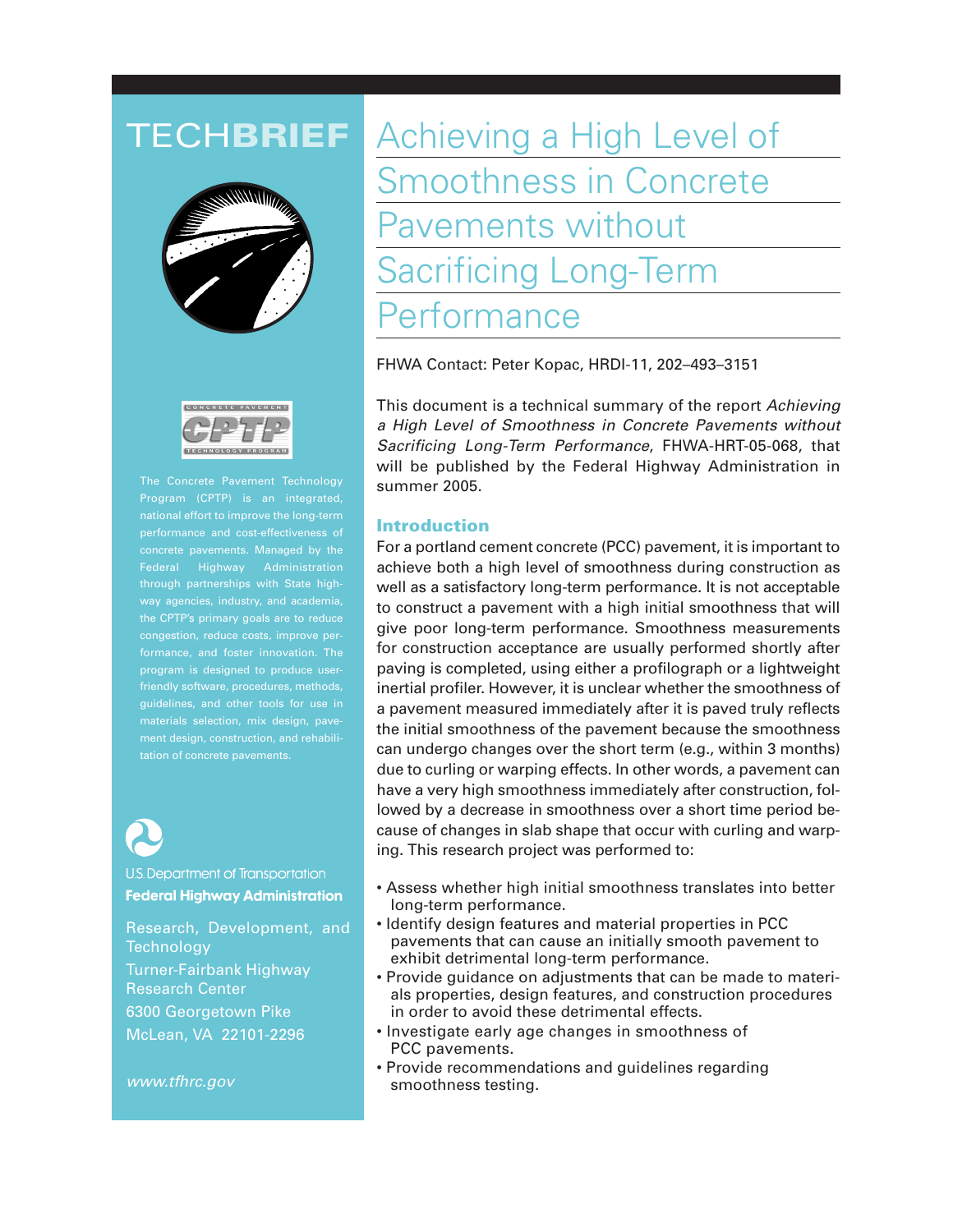The roughness data collected from the Long-Term Pavement Performance (LTPP) GPS-3 experimental jointed plain concrete (JPC) test sections were used to study the roughness progression of JPC sections. The changes in smoothness of the test sections were evaluated to determine what effect the mix design properties, material properties, and design features have on pavement performance. The change in smoothness that occurs over the short term on JPC pavements was investigated by collecting profile data on test sections established on new PCC pavements in five projects. The test sections were profiled 1 day, 3 days, 7 days, and 3 months after paving. The main findings from this study are described in the following sections.

# **Value of Building Smoother Pavements**

The roughness progression plots for JPC pavements in the LTPP GPS-3 experiment showed a parallel pattern in roughness progression. The experiment showed that pavements that are built smoother retain their smoothness over a longer period than those that are built less smooth. Hence, pavements that are built smoother provide a longer service life and provide road users a better ride quality.

#### **Effect of Design Features on Smoothness of JPC Pavements**

• Construction of nondoweled pavements in freezing regions is not recommended because in this type of climate, they have shown poor performance from a roughness point of view.

- Some nondoweled pavements have shown a high increase in upward slab curvature over time. These pavements have a high amount of faulting. Many of these pavements are showing other distress. Factors associated with higher amounts of slab curling over time are high values of freezing index, coefficient of thermal expansion, and PCC elastic modulus. Higher values of the following factors were associated with lower curvature: mean annual temperature, annual precipitation, number of wet days per year, and slab thickness. To prevent upward slab curvature, it is recommended that dowels are used for all pavements constructed in freezing areas.
- The provision of dowels in pavements has served its intended function by preventing faulting. If there is any reason to believe there is even the slightest possibility for faulting to occur, dowels are recommended.
- Doweled pavements with a joint spacing of 4.8 meters (m) (16 feet (ft)) or less seem to perform better than those having a higher joint spacing. It is recommended that States utilizing a joint spacing of greater than 4.8 m (16 ft) investigate whether using a joint spacing of 4.8 m (16 ft) or less will give better performance.

#### **Effect of PCC Material Properties on Smoothness of JPC Pavements**

- For both doweled and nondoweled pavements, using PCC with higher split tensile strength (which results in a higher flexural strength) appears to be beneficial for long-term performance from a roughness point of view.
- In nondoweled pavements, generally pavements having high elastic modulus values (greater than 35,000 megapascals (MPa) (5 million pounds per square inch (psi)) or pavements having a high ratio (greater than 8000) between elastic modulus of concrete and split tensile strength appear to be showing high rates of increase of roughness. These trends were not seen for doweled pavements.
- Evidence suggests that higher values of coarse to fine aggregate ratio in concrete results in pavements that maintain their smoothness over longer periods.
- A survey of State departments of transportation (DOT) personnel and concrete industry personnel showed no evidence suggesting that contractors have been adjusting their mix designs to achieve higher smoothness. The general consensus was that no modifications have been required in the concrete mix design to achieve higher smoothness.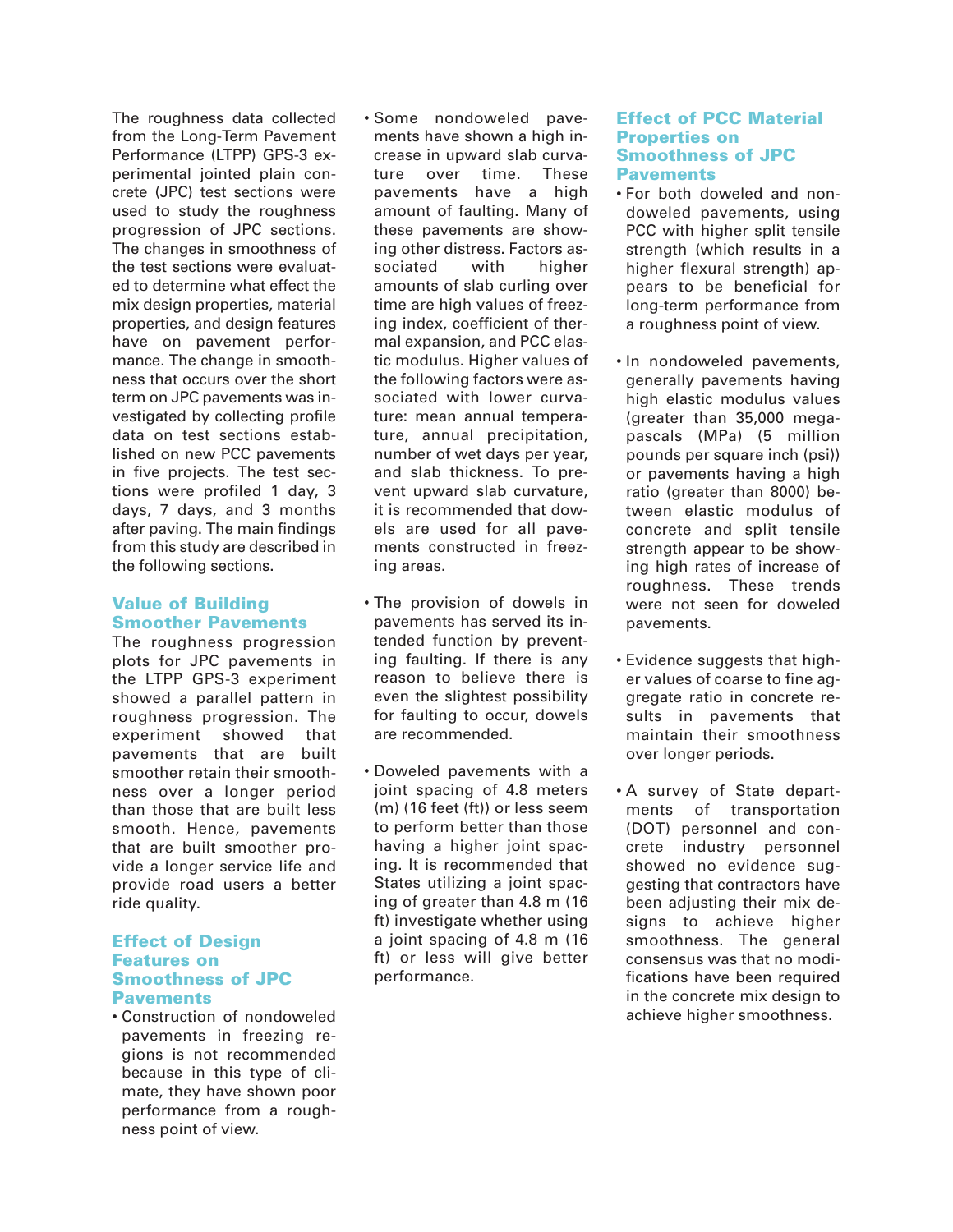# **Construction Considerations**

- The construction procedures needed to construct a smooth PCC pavement are documented in publications prepared by Federal Highway Administration (FHWA) (*Portland Cement Concrete Pavement Smoothness: Characteristics and Best Practices for Construction*, Publication No. FHWA-IF-02- 025) and the American Concrete Pavement Association (*Constructing Smooth Concrete Pavements*, Technical Bulletin TB-006.0-C). Adherence to these procedures is recommended for constructing smooth pavements.
- Analysis of data from five projects indicated that the smoothest pavement was constructed in the project where the tie bars were attached to chairs fixed to the base. The dowel bars were also fixed to the base in this project. The International Roughness Index (IRI) of the test section established in this project was 0.80 meters per kilometer (m/km) (51 inches/mi). The IRI of the test sections established on the other four projects, where the tie bars were inserted by the paver, were 1.11, 1.44, 0.95, and 1.07 m/km (70, 91, 60, and 67 inches/mi). In three of the projects, the dowels were fixed to the base, but for the project that had an IRI of 1.07 m/km (67 inches/mi), dowels were inserted during the paving process. Although fixing the tie bars to the base prior to paving may be more costly, these results indicate that doing so may achieve a smoother pavement.

## **Measurement of Smoothness**

- The surface of the pavement must be clean when performing profile measurements. Residue from the saw-cutting operation that is present adjacent to the transverse joints can appear as small humps on the measured profile, and these can affect the smoothness indices computed from the profile data.
- The data collected by lightweight profilers do not measure the shape of the joint accurately. Profilers from different manufacturers are using different methods to filter data. As a result, joints are being measured differently. Some profilers eliminate most of the effect of a joint by filtering, which flattens out the profile at the joint. Nonetheless, differences in smoothness indices between devices may still occur between equipment manufactured by different manufacturers.
- In many States, an initial sawcut is made on the pavement, a joint reservoir is formed, and then the joint is sealed. Profile measurements should not be obtained when the joint reservoir is formed and the joint has not yet been sealed. At that point, data can yield high roughness values because the joint reservoir appears in the profile data.
- On transverse tined surfaces, when three repeat runs were obtained with lightweight profilers, the difference between the maximum and minimum IRI of the three runs over an approximate distance of 161 m (528 ft) typically ranged from 0.03 to 0.06 m/km (1.9 to

3.8 inches/mi). However, in longitudinally tined surfaces, this value was much higher and ranged from 0.06 to 0.09 m/km (3.8 to 5.7 inches/mi). Because of the interaction between the laser sensor and the longitudinal tines, the IRI obtained on longitudinally tined surfaces is less repeatable than that obtained on transverse tined surfaces.

• If a profiler is used to measure smoothness of concrete pavements, this profiler should be certified on PCC sections. Differences in the way profilers treat joints and tining can affect smoothness indices obtained from profile data. Hence, certifying profilers on asphalt surfaces and using the profilers to measure smoothness on concrete surfaces may not necessarily mean that comparable data are obtained by different profilers.

# **Early Age Changes in Roughness and Profile**

- Testing at the five projects indicated negligible built-in slab curling was present on the pavement. Curvature of slabs changed little over a 31/2-month period, and no noticeable effect of changes in slab curvature affecting the IRI was noted.
- A study performed on five projects indicated somewhat variable results in changes that occur in the IRI over the first 3 months after paving. In some projects, very little change in IRI was noted (within ±5 percent). In some projects, changes up to  $±10$  percent were noted. It is unclear whether these changes occurred because of changes in pavement profile or whether